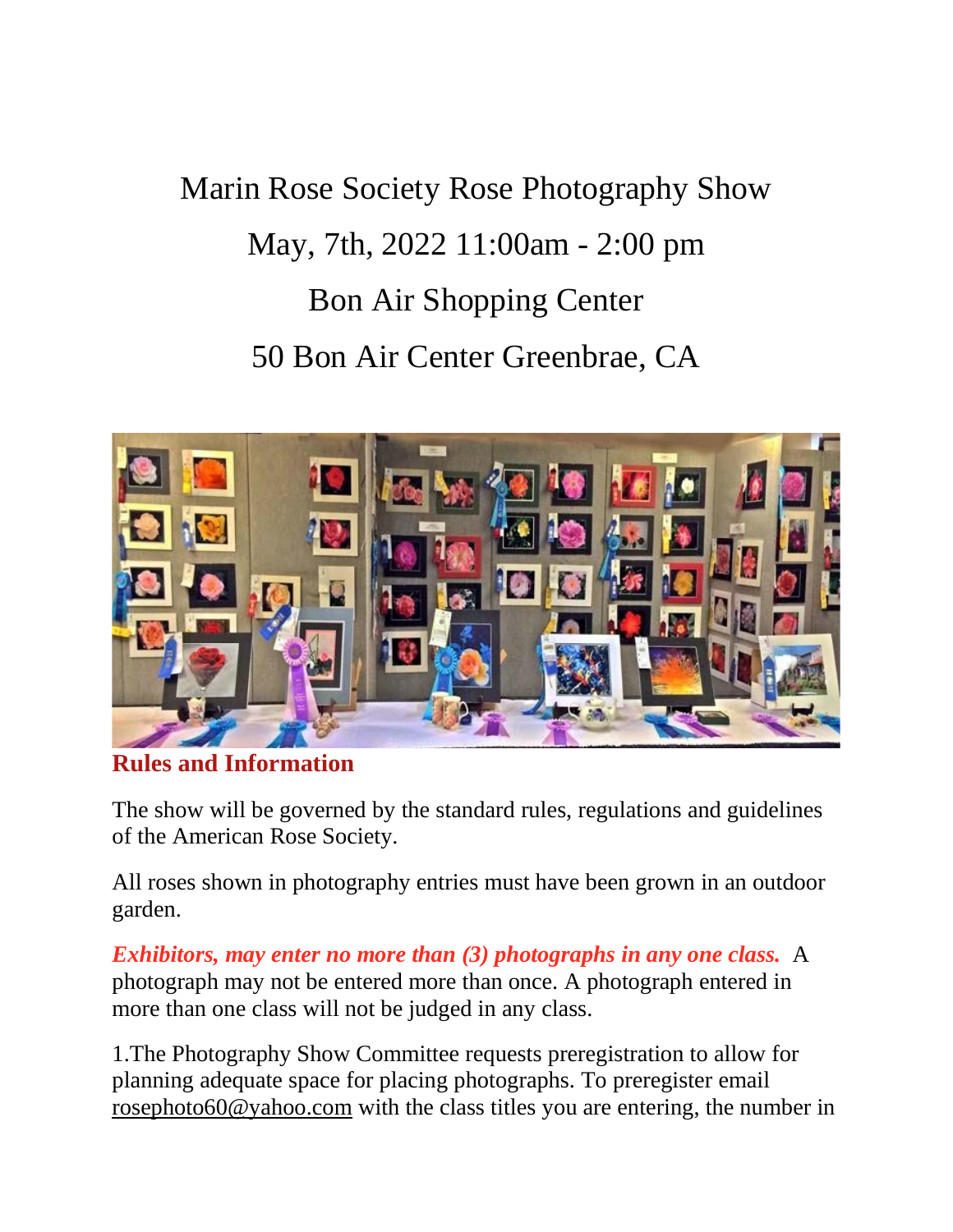each class, and your total number of entries. Exhibitors may enter no more than (3) photographs per class. Please preregister by noon on Wednesday May 4, 2022. Your cooperation will be greatly appreciated. Entries will be accepted on the day of the show on space available first come first served beginning at 10:30 am. Judging of the photography will commence at 11:00 am.

2. Mounted rose photographs can be dropped off at Bon Air Shopping Center (Empty Space next to Roadrunner Burrito.) Wednesday, May 4th between 11:30-1:30 pm. Entry tags, paper clips, *Official List of Approved Exhibition Names for Judges & Exhibitors* will be available for use.

#### 3. **Novice Photographers may either enter the novice class or the regular classes, but not both.**

4. A Novice Photographer is an exhibitor who has never won a blue ribbon in the photography section of an American Rose Society district, national, local society photo show, or the ARS Digital Photography Contest.

5. Previous winning photographs, defined as First through Fourth place in the ARS Digital Photography Contest, ANY national photography contest, ANY NCNH district or local rose photography show, may not be entered in this show.

6. Photographs entered in Creative Interpretation and Macro may be in color, black & white, sepia, or a combination of color and black & white (selective colorization). All other photographs must be entered in color.

7. All photographs are to be mounted (that is with a backing board of art board or foam board) and matted (the art board "frame" that goes on top of the photograph).

8. Outside dimensions of the mat are to be 11"x14". No larger or smaller. The orientation of the photo may be landscape or portrait.

9. Photographs may be no smaller than 5"x7" and no larger than 8"x10". Nonstandard shapes to the mat opening (oval, diamond, triangle, etc.) are welcome as long as it conforms to the size of the photo and the size requirements of the mat.

10. Color of the mat is at the discretion of the exhibitor.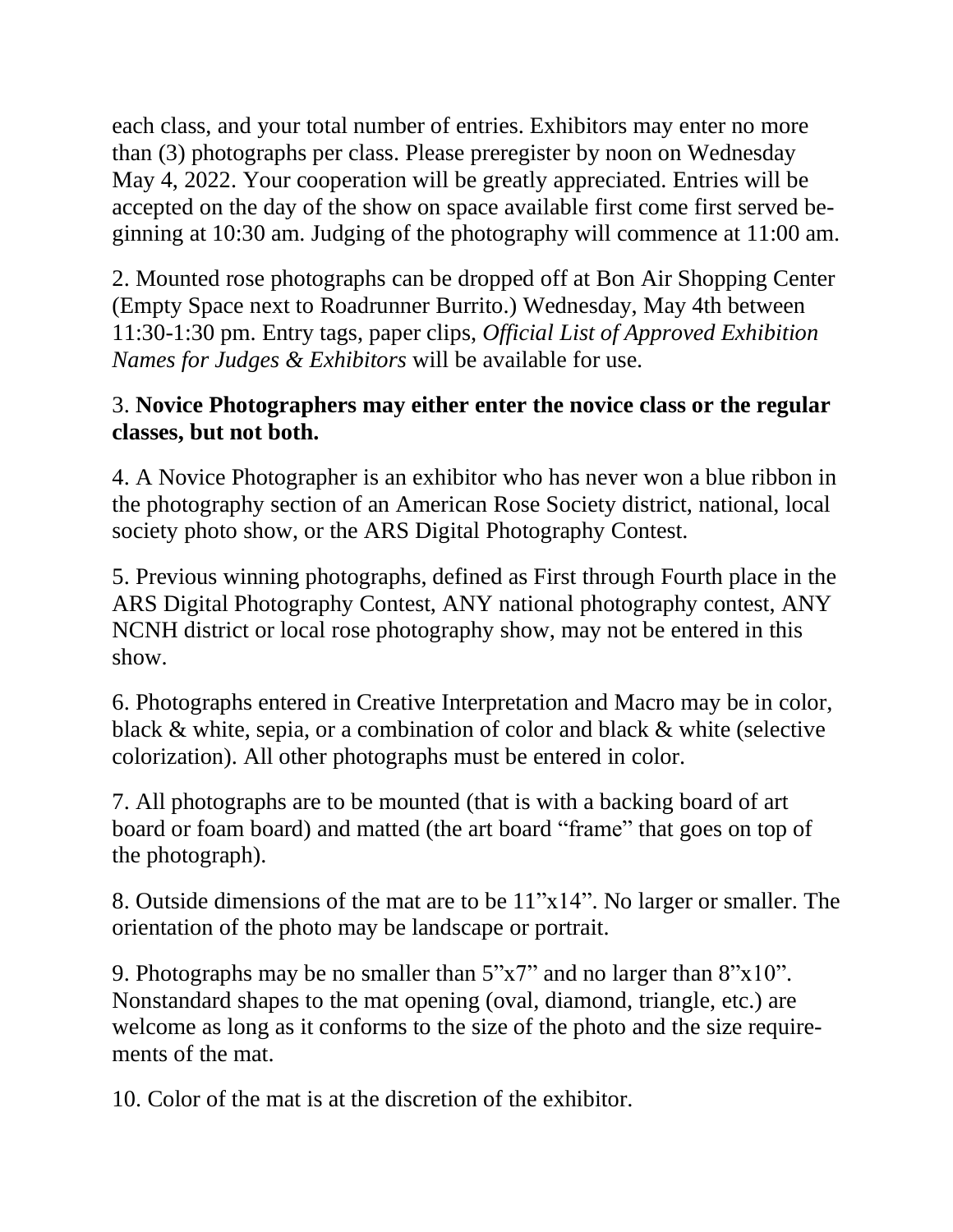11. Each exhibit shall have a horticulture entry tag completed with Class number, Rose name, (unless otherwise stated in the class), photographer's name, address, on top and bottom of the tag. **If the photograph exhibit has been grown by the exhibitor "EG" (Exhibitor Grown) should be written in the upper right-hand corner of the entry tag to be eligible for Medal Certificates.** Place your entry tag with a paper clip to the upper left corner of the matted photograph, securely folded. Proper placement of the entry tag will determine proper orientation of each photograph for judging. The exhibitor may place nothing identifying the photographer on the front of the photograph.

12.With the exception of seedlings and creative interpretation class entries, rose varieties photographed must be entered under ARS approved exhibition names as listed in any one of the following official ARS publications: *Modern Roses 12* (book and database), the *Official List of Approved Exhibition Names for Judges & Exhibitors*, the *Handbook for Selecting Roses*, or "Recent Registrations" on the ARS website. In cases where a variety is not listed in any of the above ARS publications, a listing in the *Combined Rose List* is acceptable.

13. ARS Gold, Silver, and Bronze Medal certificates may be awarded to photographers using Exhibitor grown and/or arranged roses. ARS Queen, King, Princess of Photography Rosettes will be awarded.

14. All rights to the submitted photographs are retained by the owners of the photographs. However, by submitting a photograph to the contest, the exhibitor (1) warrants that he or she owns the copyright of the submitted photograph and is not legally prohibited from submitting it to the contest, and (2) agrees to allow the Marin Rose Society to display the photo at the Annual Rose Show, and publish the photograph in the Criterion or NCNH District Local Society newsletters. The Show Committee will exercise due caution in protecting all exhibits, but neither the Marin Rose Society, the American Rose Society, will assume any liability in loss or damage to property.

15. All photographs are to be picked up at the conclusion of the photography show 2:00 pm. Cash awards will be presented at 2:00 pm.

#### **Scorecard for the Prime Elements of Judging**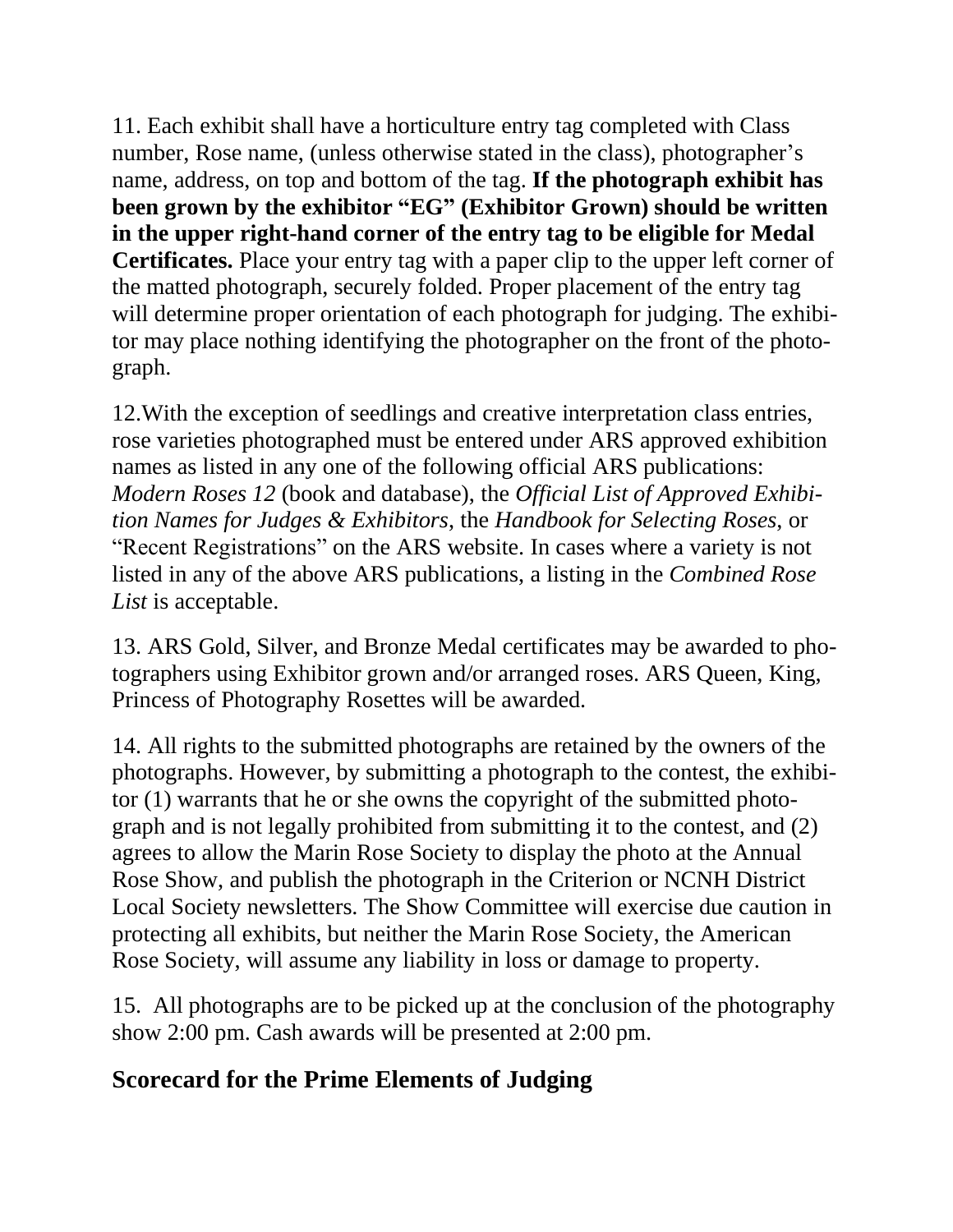| <b>CONFORMANCE - 5 Points</b> |  |
|-------------------------------|--|

This section is for following the rules of the written schedule and the rules of the classes in which the photograph has been entered.

#### **SPECIFIC SECTION — 50 Points**

*The Rose* – When judging a photograph of a horticultural specimen, many of the rules that are used in the ARS Guidelines & Rules for Judging Roses would be utilized.

*The Rose Arrangement* – When judging a photograph of a rose arrangement, the rules that are used in the ARS Guidelines for Judging Rose Arrangements would be utilized.

*The Rose Garden* – Public gardens MUST be named. Roses should dominate within the photograph, and the fact that the flowers are roses should be obvious. The presence of sculptures or buildings within either type of garden (formal or casual) should not draw the eye but should be a blended part of the photograph and lend to the beauty of the photo.

*Creative Interpretation* – This is where the exhibitor can allow their imagination to run free. Many times the use of photo editing software for enhancement is utilized in this class. This can range from the use of different filters to color changes to fully composited images. Actual photographic excellence can also be used in creative interpretation with no use of photo editing software. Individual rose varieties need not be identified on the entry tag for this class. The creative naming of the exhibit is part of the creative interpretation of the exhibit.

*Macro-* Photographs should be extreme close-up photo of any part of the rose or rose plant. Color, Black & White, Sepia, or combinations of these are permitted in this class.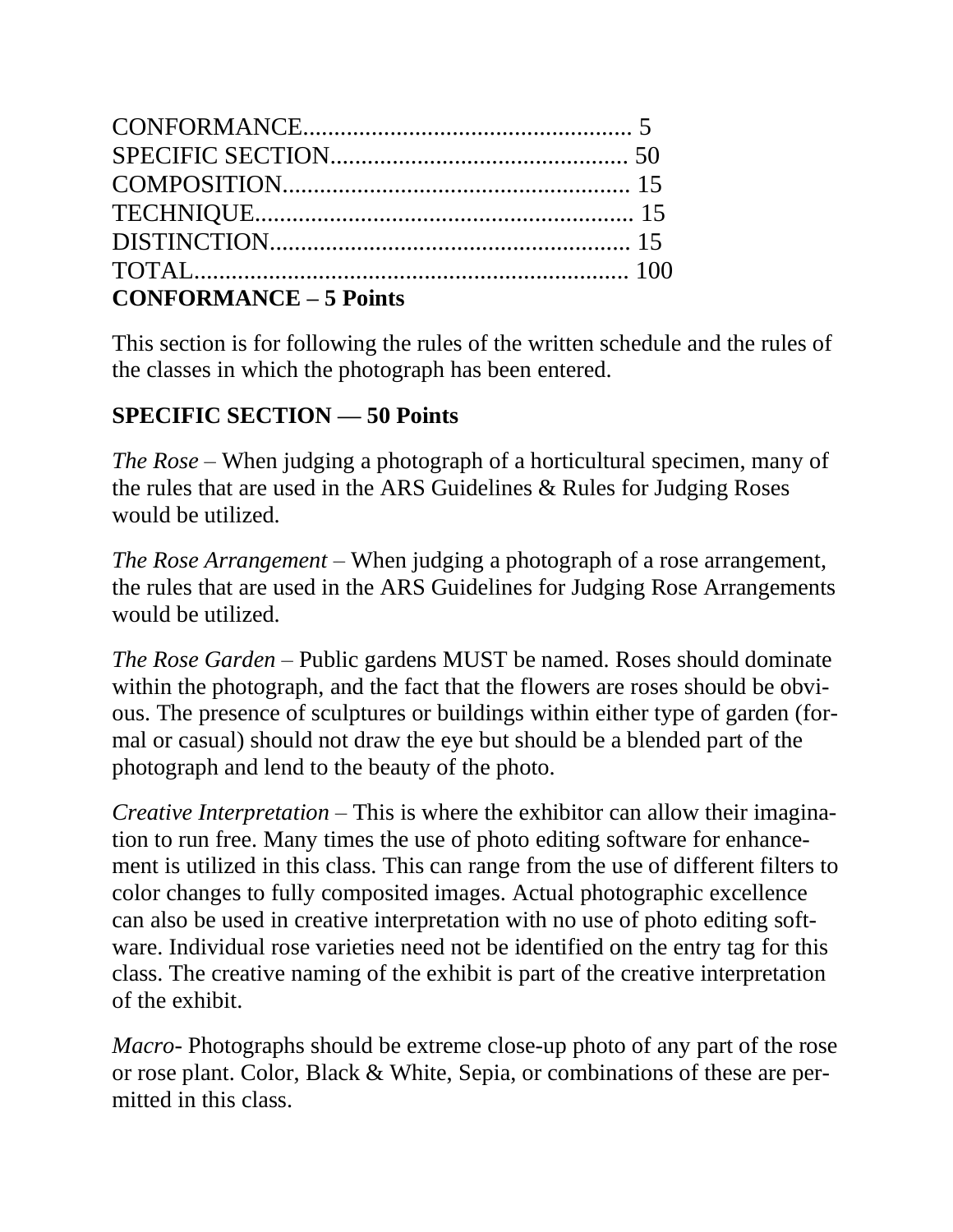*Novice Photographers* – Many times when judging a novice class, the judge is a little more lenient with the rules, but the same principles as listed for any of the sections still apply in this area.

#### **COMPOSITION — 15 points**

This area includes the point of interest, simplicity, color quality, contrast, balance, framing of the subject, viewpoint, direction of movement and diagonals where applicable. The point of interest in this case should be the rose.

#### **TECHNIQUE — 15 points**

This area includes correct exposure, depth of field, lighting and other relevant technical factors. Focus is often used by the photographer to provide a realistic effect that makes the viewer feel that he or she can reach out and touch this "real thing" in the photograph.

#### **DISTINCTION —15 Points**

Distinction indicates that everything about the photograph is well done, but in addition, there is something about this photograph that sets it apart from others in its class. Something that at first may be intangible - something we may call the "wow" factor.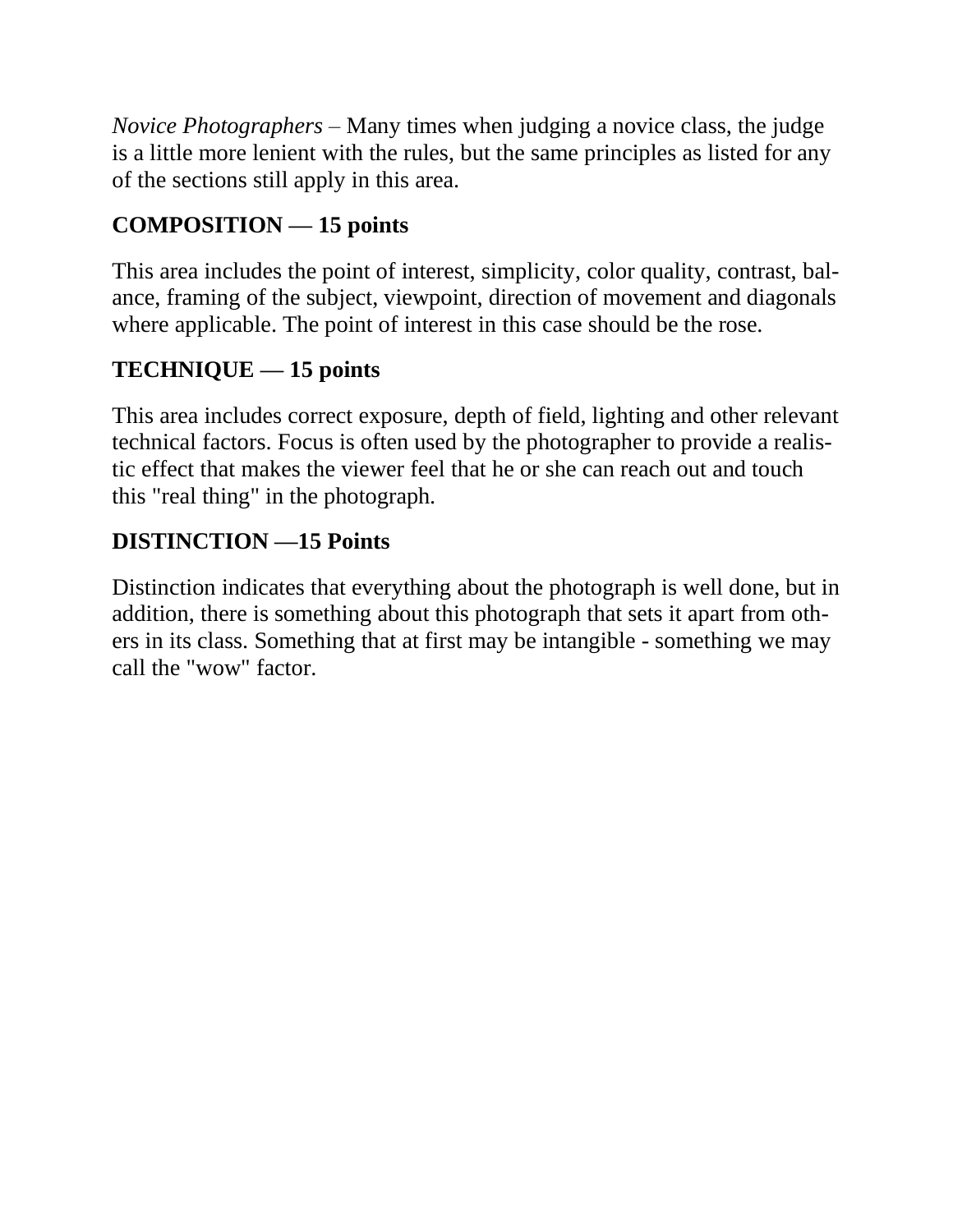

# **DIVISION II- PHOTOGRAPHY SHOW CLASSES**

# **CLASS 1. One Bloom**

One bloom, of Hybrid Tea, Grandiflora, Miniature, Miniflora, or Floribunda classifications of roses. Roses designated as "single" (e.g. Single HT, etc.) must be entered in the Fully-Open Bloom class.

#### *\$25 Cash Best of Class*

# **CLASS 2. One Spray**

Two or more blooms, any type of rose. This class does NOT include collections.

*\$25 Cash Best of Class*

#### **CLASS 3. Fully Open Bloom**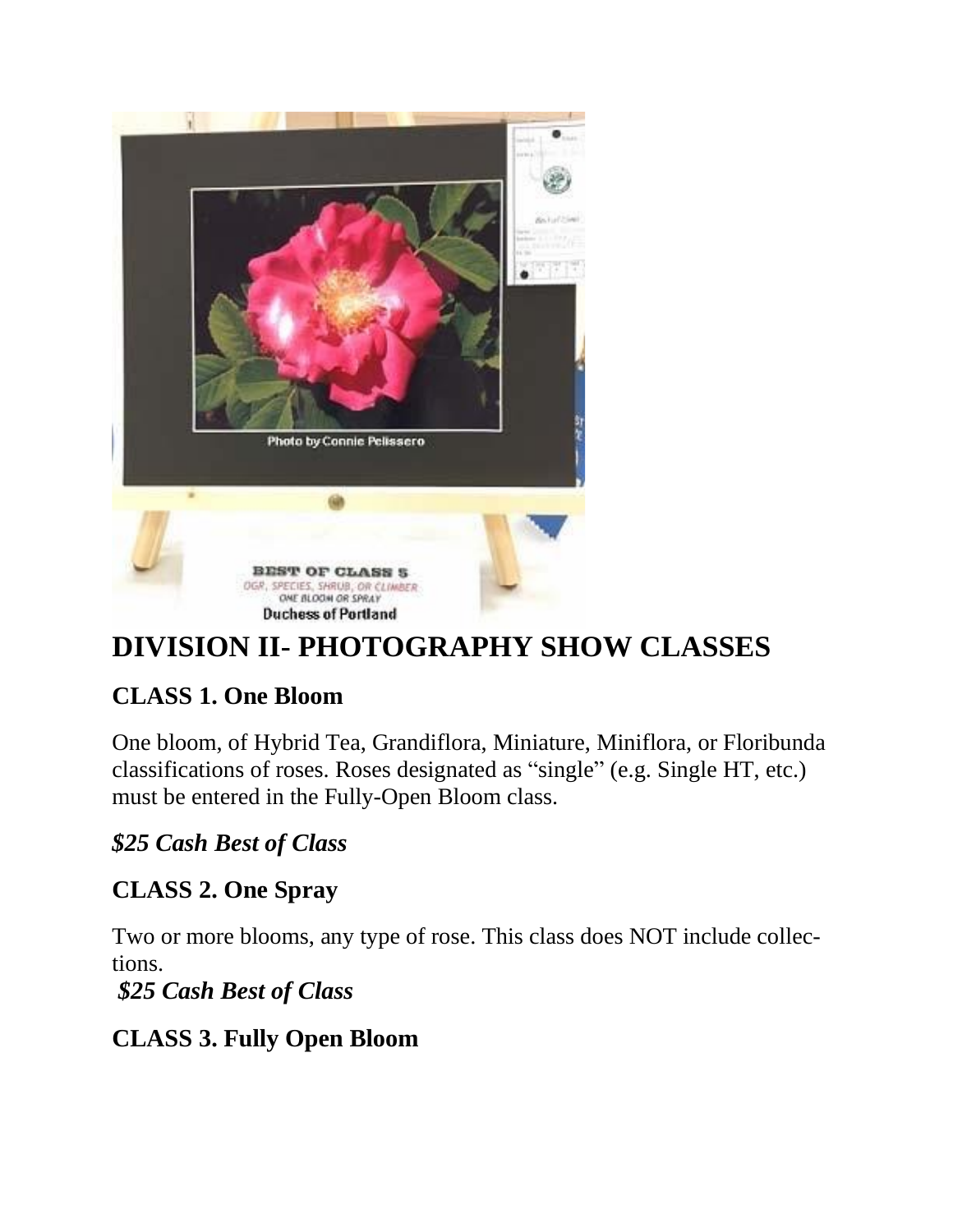One bloom, fully open, stamens must show. Roses classified by the ARS as "singles" ARE permitted in this class.

#### *\$25 Cash Best of Class*

#### **CLASS 4. Old Garden Roses, Shrub, Species, Polyantha, or Large-Flowered Climbers**

One bloom, with or without side buds, or spray of two (2) or more blooms, of an Old Garden Rose, Species, Shrub, Polyantha, or Large-flowered Climber. Spray photos do NOT include collections.

#### *\$25 Cash Best of Class*

#### **CLASS 5. Rose Arrangement, Traditional, Modern, Arrangements in the Far East Manner**

A photo of an arrangement following the American Rose Society Guidelines for Judging Rose Arrangements. Arranger's name MUST be indicated.

#### *\$25 Cash Best of Class*

#### **CLASS 6. Macro Photography**

Photographs should be extreme close-up photo of any part of the rose or rose plant. Color, Black & White, Sepia, or combinations of these are permitted in this class.

*\$25 Cash Best of Class*

# **CLASS 7. Creative Interpretation**

The photograph should demonstrate originality and creativity. This may include processes used to alter the original image such as colorizing, texturing, dodging, burning, dithering, painting, shadowing, blurring, layering, cloning, filtering, merging, cropping. Composites, portions of roses, and roses with petals cut off are allowed in this class. Camera- less photographic techniques such as scanning may be included in this class. Color, Black & White, Sepia, or combinations of these are permitted in this class. Photo enhancement software is permitted in this class. The photographer is allowed and encouraged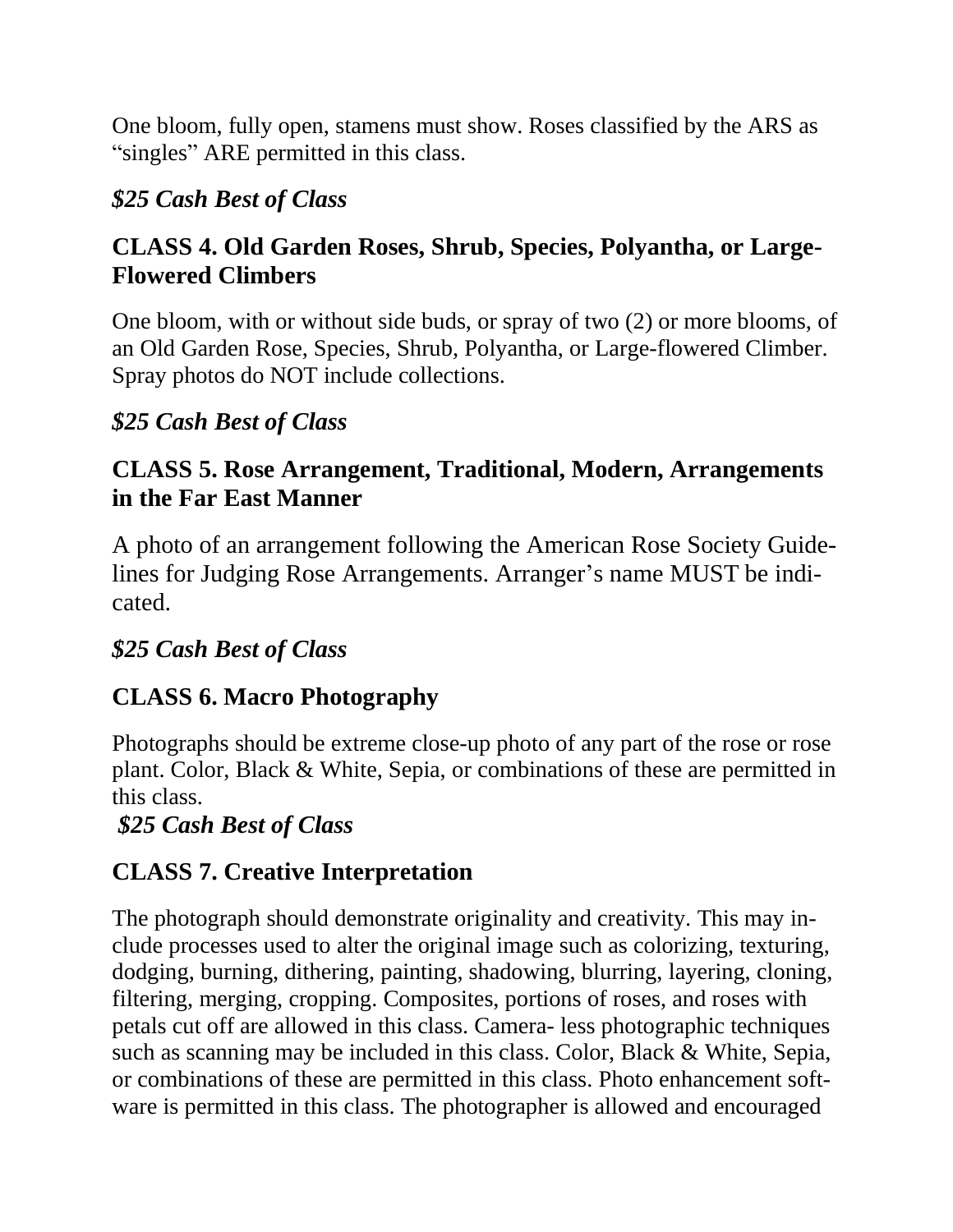to utilize the full range of tools and processes to express his or her vision in the creation of rose art. Actual photographic excellence can also be used in creative interpretation with no use of photo editing software. Individual rose varieties need not be identified on the entry tag for this class. The creative naming of the exhibit is part of the creative interpretation of the exhibit.

#### *\$25 Cash Best of Class*

# **CLASS 8: Public or Private Rose Garden**

Photographs should show the use of roses within the structure of a garden, which can be widely variable. Roses should dominate in the photograph, and some layout of the garden should be visible. The name of the public rose garden MUST be listed on the entry tag.

# *\$25 Cash Best of Class*

# **CLASS 9. Roses that Attract Critters**

Any photograph of a rose with beneficials or pests.

# *\$25 Cash Best of Class*

# **CLASS 10. A Photo of any Marin Rose Society Activity**

Identify the rose activity.

# *\$25 Cash Best of Class*

# **CLASS 11. Rose Potpourri**

A horticulture specimen that does not fit the criteria for classes 1-11. For example, rose hips, foliage, multiple sprays, seedlings, portion of a rose bush with companion plants, rose garden bouquets.

#### *\$25 Cash Best of Class*

#### **Novice Photographers**